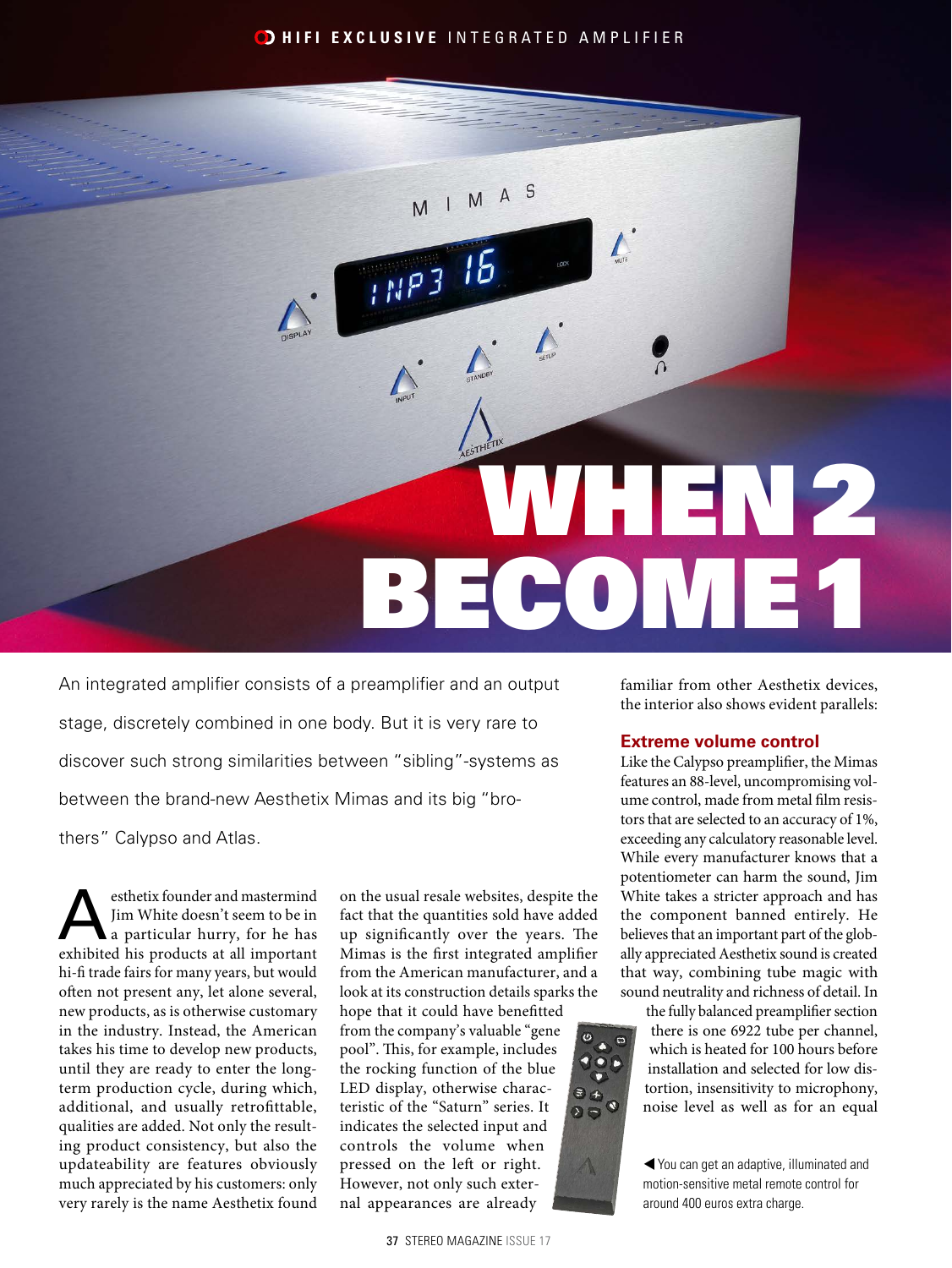### **CD HIFI EXCLUSIVE** INTEGRATED AMPLIFIER





▲ The neat, channel-separated design of the preamplifier and power amplifier sections and the solid workmanship can impress.

tInstead of the conventional, externally made toroidal transformer, Aesthetix uses a homemade one.



 Endstufensektion links und rechts, fünf Eingänge und ein Pre-Out jeweils in Cinch und XLR, Einschuboptionen für DAC und Phonoboard – ein pralles Ausstattungspaket

channel gain factor of 0.1 dB. In the power amplifier section there is a large difference to the Atlas output stage: the driver stages are constructed here without the driver tubes installed in the separate power amp, as they did not fit into the Mimas.

What remains, however, is the feedback-free, balanced circuit without capacitors at the output as well as another specialty of the Californians: the complex power supply comprised of a 900 VA transformer wound by Aesthetix itself, whereby White consistently dispenses with the installation of a conventional toroidal transformer. As expected, it has various secondary windings to separately

supply individual sensitive circuits with powerful and cleanly smoothed voltage. This task is performed by high-quality capacitors with a filter capacity of almost 180,000 uFarad. At every point it is essential to White that the component specifications are strictly adhered to. Both the FETs of the drivers and the bipolar transistors of the power stage are carefully selected. This way, operation together with almost any loudspeaker is guaranteed, despite the lack of negative feedback. Generating a good 150 watts per channel into eight ohms and almost twice as much into four ohms, it seems too have all the necessary attributes.

But enough about the electronics, let's take a look at the equally impressive equipment of the Mimas, which by the way is named after the tenth of Saturn's 62 known moons: all of the five inputs are available in both cinch and XLR form, while unbalanced signals are always converted internally into balanced ones. Outputs for the operation of additional power amplifiers or subwoofers are also available in both connection variants. If you want to reduce the load on your main speakers during subwoofer operation, you can activate a multi-staged, switchable high-pass filter. Home cinema fans will be delighted to hear that each input can be enabled as a bypass for home cinema applications. Optional slots for phono and D/A-conversion will be available in the future for around 1000 Euro each. The former will be granted MM- and MC-system support and will even be adjustable in gain, capacity and terminating resistance by remote control. Being built without tubes, it is still fully discrete, and no cheap IC-grab.

At least on paper, the digital board is also impressive: the analog section is fully balanced and the digital sector offers two coaxial inputs, accepting signals up to 192 kHz each, and two optical inputs, as well as an asynchronous USB input that processes up to 352 kHz and 24 bits and even DSD signals at double rate. The slide-in converters are the finest and best currently available on the market - ESS Sabre, type 9038 pro. We will test both options as soon as the products are available.

For those who still haven't had enough, the standard headphone output can be replaced with a high-quality class-A-technology one, featuring 1 watt of power with 32 ohms – unfortunately there is no price yet. Another practical feature is the